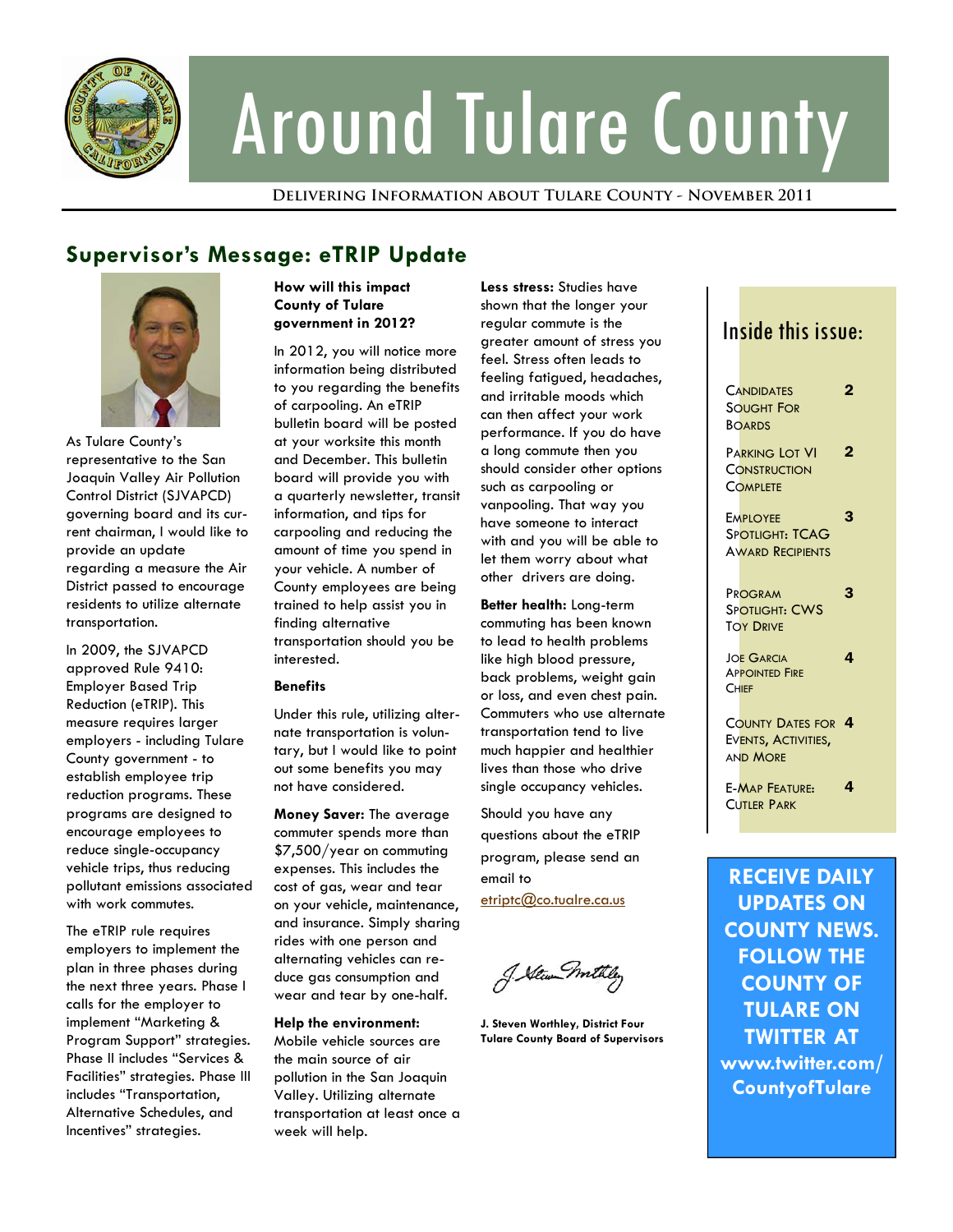# Around Tulare County: www.aroundtularecounty.com

# **County Seeks Qualified Candidates for Board Seats**



The County of Tulare Clerk of the Board Office is accepting applications from interested and qualified District One and District Four residents to fill two vacancies on the Tulare County Assessment Appeals Board and a District Three resident to fill one vacancy on the Housing Authority of Tulare County Board.

#### **Assessment Appeals Board**

The purpose of the appeals board is to determine the full value of property or to determine other matters of property tax assessment over which the appeals board has jurisdiction.

A person shall not be eligible for nomination for membership on an assessment appeals board unless he or she has a minimum of five years professional experience in the state as one of the following: certified public accountant or public accountant, licensed real estate broker, attorney,

property appraiser accredited by a nationally recognized professional organization, property appraiser certified by the Office of Real Estate Appraisers, or property appraiser certified by the State Board of Equalization.

The appeals board meets on the third Monday of each month in the Board of Supervisors' Chambers (with the exception of January, February, and December which are adjusted due to County holidays). There are also no meetings scheduled in April or May. Each Board member receives a \$150 stipend per meeting along with mileage reimbursement.

## **Housing Authority of Tulare County Board**

The Housing Authority of Tulare County Board functions much like the board of directors in a large corporation. The Board is responsible for setting organizational policy and

hiring the Executive Director.

Board members are appointed to four-year terms by the Tulare County Board of Supervisors.

The board meets on the third Wednesday of each month at the Housing Authority office. Each Board member receives a \$50 stipend per meeting and receives \$.22 per mile to and from the meeting.

#### **Applications**

Applications for the Assessment Appeals Board and the Housing Authority of Tulare County Board can be obtained from the Clerk of the Board of Supervisors located at the County Administration Building, 2800 W. Burrel, Visalia CA 93291- 4582 or you can call (559) 636-5000 and request an application to be mailed to you.



**An old building was demolished in July...** 



**to make way for more parking spaces in October.** 

Residents and employees seeking to park near the Tulare County Superior Courthouse in Visalia should have plenty of parking spaces thanks to the completion of the Parking Lot VI construction project. **Parking Lot VI Project Complete** 

The Parking Lot VI construction project, located at the corner of Main St. and Woodland St., started in July 2011 and finished in late October. The public and employees will have access to the parking lot on Monday, Oct. 31.

"Tulare County would like to thank the public, employees and our neighbors for their patience during the construction project," said Kristin Bennett, Assistant County Administrative Officer. "The added 166 parking spaces and the reconfigured layout will ease the Civic Center parking challenges."

The construction project cost \$875,000 and added 166 parking spaces for a total of 468 parking spaces. The lot is designated as "All Day" parking.

During the construction project, a number of alternate parking spaces were provided. In some cases, shuttle service was provided to and from the alternate parking spaces and the courthouse.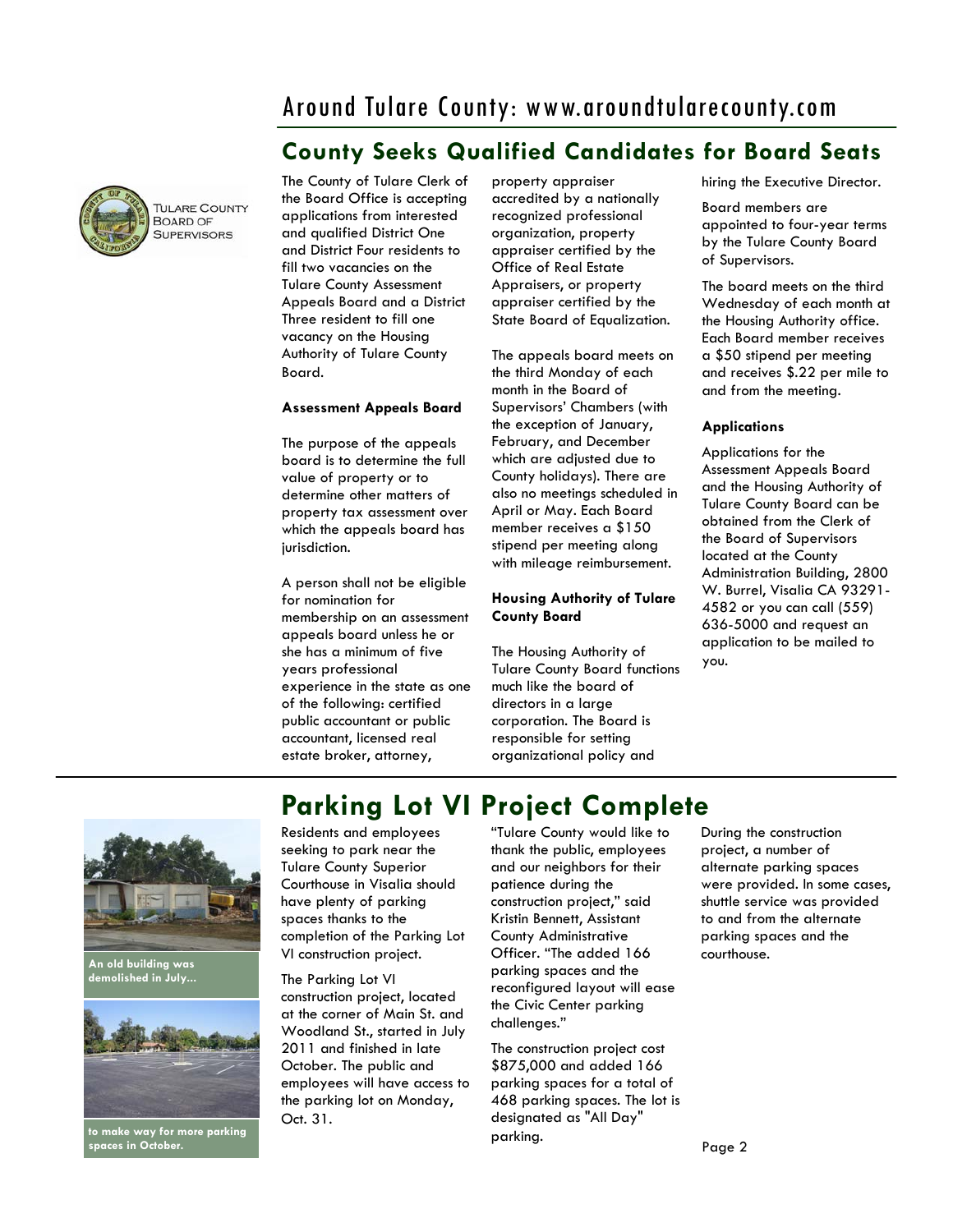# **Employee Spotlight: TCAG Award Recipients**

The Tulare County Association of Governments (TCAG) presented its Local Motion Awards in October in 11 categories to people and projects involved in transportation in Tulare County.

Tulare County won three of the categories and shared recognition in one other.

The Tulare County winners were:

**Outstanding Elected Official:** 

Tulare County Supervisor Phil Cox; for Measure R leadership.

**Outstanding Public Employee:** Britt Fussel, assistant director of the Tulare County Resource Management Agency; for leadership in public works projects.

**Connectivity:** Tulare County LOOP Bus Program. Dan Fox, manager of Tulare County Area Transit; for providing free transportation and activities for at-risk youth.

**Economic Development:**  Betty Drive Project - Tulare County, City of Visalia, and State Department of Transportation, Omni-Means, California Transportation Commission and TCAG; for improved access to Visalia's business park.

TCAG is an independent regional agency comprising the Tulare County Board of Supervisors and one Council member from Dinuba, Exeter, Farmersville, Lindsay, Porterville, Tulare, Visalia, and Woodlake. TCAG is responsible for overseeing and planning projects with the county and each of its cities, helping to bring tax money to fund bus service, road improvements, air quality improvement projects, and more.



**There are many County employees who are doing outstanding things for their community outside of their job.** 

**Do you know a County employee who should be in the spotlight? Let us know at:** 

**[newsletter@co.tulare.ca.us](mailto:newsletter@co.tulare.ca.us?subject=Employee%20spotlight)**

## **Program Spotlight: Brighten a Child's Winter Sky Toy Drive**

The Brighten a Child's Winter Sky Toy Drive is conducted every year to provide gifts to Tulare County children within the CWS system, more commonly known as Child Protective Services. Unfortunately, many of these children are in the CWS system due to child abuse or neglect, but in all cases these children undergo the trauma of disruption to their families.

Last year, due to the generosity of Tulare County employees, community organizations and residents, we were able to distribute more than 2,000 gifts to more than 1,700 children. Their joy of being remembered by their community and opening these wrapped gestures of love was truly a magical moment for these children. Friends of Tulare County and the Toy Drive Committee are hoping that the employees of Tulare County will assist us in our

mission to brighten these children's holiday season by making a donation this year.

The Children's Toy Drive is made possible by employees of Tulare County who have volunteered their time and resources. The Toy Drive Committee consists of staff from various areas of the Tulare County Health & Human Services Agency as well as other Tulare County entities such as Probation, County Counsel, Information and Communications Technology, and Friends of Tulare County. Large donation drop off boxes located throughout Tulare County and the gift wrapping of all the donated items will be done by staff from the HHSA Administration Team and TulareWORKs. CWS Social Workers will be delivering all of the donated items to each of the children represented in the Toy Drive once December rolls around.

As in previous years, Friends of Tulare County will be accepting donations for the CWS Toy Drive via mail. Checks made out to Friends of Tulare County may be sent to 5957 S. Mooney Blvd., Visalia, CA 93277, Attn: Katie Arnst. Please write CWS Toy Drive in the memo line. Friends of Tulare County, a 501(c)(3) nonprofit, is the agency that accepts donations on behalf of Tulare County. This allows for donations to be potentially tax-deductible for the donors. The Friends of Tulare County tax identification number is: 84- 1635929. To all those who will help the 2011 Toy Drive reach their goal, thank you for helping to provide the disadvantaged children of Tulare County with gifts for the holiday season.



**Want your program to be in the spotlight? Please send suggestions to:** 

**[newsletter@co.tulare.ca.us](mailto:newsletter@co.tulare.ca.us?subject=Program%20spotlight)**